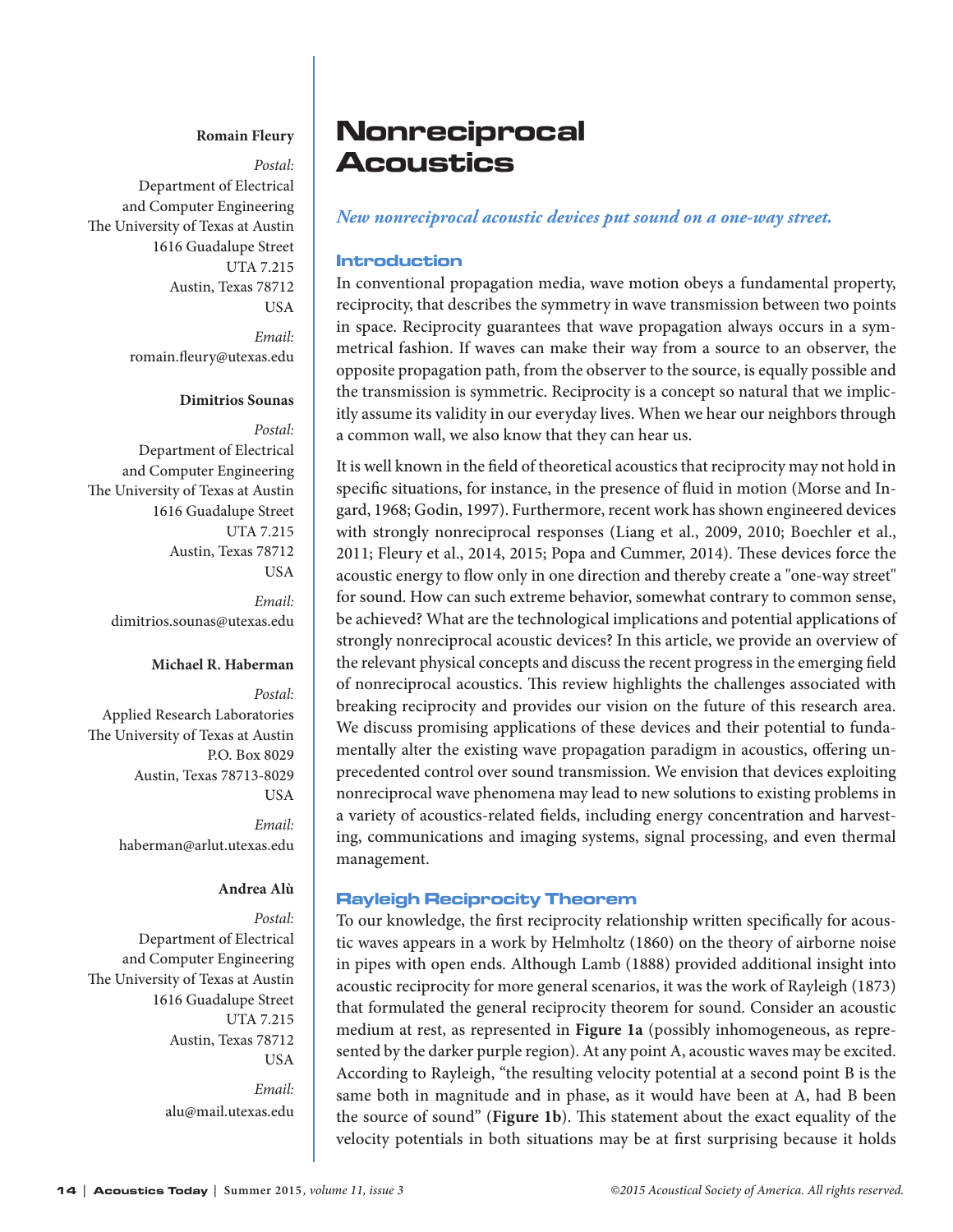even in the presence of absorption losses and in arbitrarily inhomogeneous media. The proof of this result is provided in volume II of Rayleigh's *The Theory of Sound* (1878), and it is typically discussed in most books on acoustics (e.g., Morse and Ingard, 1968; Pierce, 1981). Reciprocity is indeed an important property that is widely exploited in measurement techniques, for instance, in scattering and radiation patterns measurements and transducer calibration.

Reciprocity is not a property specific to the field of acoustics. In electromagnetism, for instance, the equivalent statement is known as the Lorentz reciprocity theorem (Landau and Lifshitz, 1960). Indeed, a reciprocity theorem can be formulated for many physical systems supporting wave propagation because it is simply related to time-reversal symmetry through the application of a fundamental result known as the Onsager-Casimir principle of microscopic reversibility (Casimir, 1945). This elementary physical result provides a clear picture into the conditions for which reciprocity holds.

Consider a linear time-invariant (LTI), possibly inhomogeneous, medium in which time-harmonic perturbations are excited at frequency *ω*. Waves can be excited at source points and detected at receive points, which we call ports (for instance, an acoustic source at point A and a sensor at point B in **Figure 1** constitute two ports). It is important to determine how the medium behaves under time reversal, i.e., whether it is invariant or not on reversing the time flow (changing the sign of the time parameter in all equations describing the state of the medium). In a linear timeinvariant medium, there can be only two different sources of broken time-reversal symmetry. The first one is the presence of absorption losses, represented by the material loss factor *η*, which macroscopically describes microscopic absorption processes that take energy out of wave propagation. At the macroscopic level, an absorptive medium is not invariant under a time-reversal operation because a time-reversed wave absorption process is equivalent to wave amplification. The second source of broken time-reversal symmetry, which appears at both the microscopic and macroscopic levels, is the dependence of the properties of the medium on a parameter or set of parameters **B**, which is oddly symmetric on time reversal (i.e., its sign flips when a time-reversal operation is applied). A typical example of such a parameter is the static magnetic field bias. Because magnetic fields are the result of charges moving along circular paths, they flip their sign under time reversal as the circular motion of charges is reversed. In a general linear medium, both *η* and **B** may

be nonzero. In such a case, the Onsager-Casimir principle tells us that  $t_{AB}(\omega, \eta, \mathbf{B}) = t_{BA}(\omega, \eta, -\mathbf{B})$  in general, where  $t_{AB}$  is the complex field transmission coefficient between points A and B (Casimir, 1945). This relationship between the transmission from A to B and from B to A indicates that, in the presence of an odd bias,  $B \neq 0$ , the reciprocity statement *t*<sub>ΔB</sub>(ω,η,**B**)= $t_{BA}$ (ω,η,**B**) does not hold unless **B** = 0. Reciprocity is therefore related to microscopic reversibility, defined as  $B = 0$ , and holds even if time-reversal symmetry is macroscopically broken ( $\eta \neq 0$ ). This result shows how reciprocity, which is equivalent to microscopic reversibility, is intimately related to time-reversal symmetry.

From the above discussion, it is clear that it is possible to find situations in which reciprocity between two points in space may not hold. In a LTI medium, only the use of an external bias, i.e.,  $\mathbf{B} \neq 0$ , odd with respect to time-reversal symmetry, allows one to break reciprocity. Magnetic fields can indeed break electromagnetic reciprocity in ferrites (Lax and Button, 1962) and acoustic reciprocity in magnetoelastic crystals (Kittel, 1958). Another possibility is to break some of the basic assumptions of the Onsager-Casimir principle, such as linearity or time invariance. Reciprocity is indeed broken in the presence of nonlinear processes (for instance, at large acoustic intensities) or time-dependent material properties (for instance, in a time-modulated medium or geometry).



*Figure 1. Rayleigh reciprocity theorem states that the velocity potential (ϕ) induced at point B by a time-harmonic source placed at point A (a) is the same in both magnitude and phase as the one induced at point A if the same source is placed at point B (b).*

#### Nonreciprocal Electromagnetic Devices

Although it is known that reciprocity does not hold in every situation, it is not trivial to engineer compact and practical devices that are capable of strongly breaking reciprocity, thereby isolating two different points, A and B, with  $t_{AB}$ = 1 and *t BA*= 0. Until recently, highly nonreciprocal devices have existed for electromagnetic waves based on an external magnetic bias,  $B \neq 0$ , but their acoustic counterparts have been absent. To better grasp the functionality, applicability,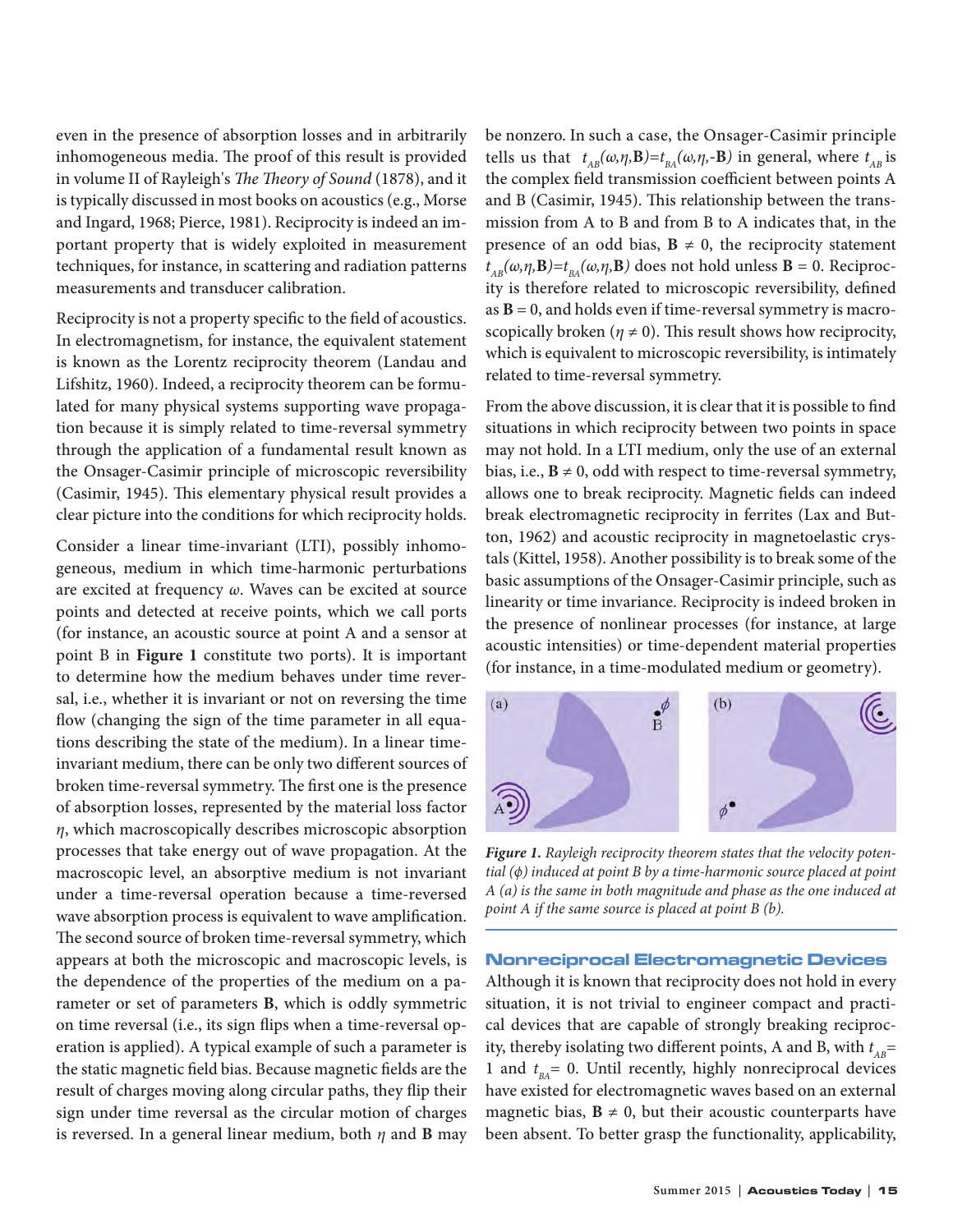and unique wave manipulation features of these devices, we briefly review basic examples of nonreciprocal electromagnetic devices, namely, isolators and circulators, which have long been used in the microwave and photonics industry (Pozar, 2005). Isolators are two-port devices that allow signal transmission in only one direction (**Figure 2a**). They are used to protect sources from unwanted reflections or to connect different circuits together in a modular way such that interference with reflected signals is minimized. Circulators combine three isolators into a three-port network that allows signal transmission in a unirotational fashion. **Figure 2b** shows a circulator that allows signal transmission in the right-handed direction: signals from ports 1, 2, and 3 can only be transmitted to ports 2, 3, and 1, respectively. Circulators allow a receiver and a transmitter to be connected to the same antenna. As such, they are essential parts of radar systems, and they are becoming crucial components to enable full duplex operation in the next generation of communication devices (**Figure 2c**).



*Figure 2. Nonreciprocal devices. (a) Isolator, allowing transmission from port 1 to port 2 but not in the opposite direction. (b) Circulator, allowing transmission between ports in a unirotational fashion from port 1 to port 2, from port 2 to port 3, and from port 3 to port 1 but not in the opposite direction. (c) Operation of a circulator for full duplex operation, connecting a transmitter (Tx) and a receiver (Rx) to the same antenna. The circulator allows the signal from the Tx to reach the antenna and be routed to free space while a received signal can be received at the same time and on the same frequency channel and be routed to the Rx. The signal from the Tx, typically at a much larger intensity than the received one, is prevented from leaking into the Rx.*

# Nonreciprocal Acoustic Devices Based on Nonlinearity

The functionality of isolators and circulators has been recently extended to acoustic waves. Given that magnetoacoustic effects are much weaker than their electromagnetic counterparts, alternative ways to break reciprocity than conventional magnetic bias have been explored. The first works that reported large nonreciprocal acoustic effects in compact devices all relied on nonlinear effects, breaking one

of the fundamental assumptions behind Rayleigh reciprocity. Liang et al. (2009) showed that nonreciprocal isolation could be achieved by pairing a nonlinear acoustic medium and a frequency selective mirror, as represented in **Figure 3, left**. The frequency-selective acoustic mirror is created using a sonic crystal with a bandgap between the frequencies  $f_1$ and  $f_2$ . Due to its structure, the mirror reflects any harmonic signal of frequency  $f_0$  in the range  $f_1 < f_0 < f_2$ . The nonlinear medium is placed to the right of the frequency-selective mirror. When an acoustic wave with fundamental frequency  $f<sub>o</sub>$  is incident from the left (Figure 3, right, red), it is strongly reflected by the mirror and no signal is transmitted from left to right, i.e.,  $t_{L\rightarrow R} \approx 0$ . However, when the same signal comes from the right (**Figure 3, right, green**), it enters the nonlinear medium first, which converts some of the incident energy from  $f_0$  to  $2f_0$  through second-harmonic generation (SHG). If the bandgap is designed such that  $2f_{\scriptscriptstyle 0}$  is not in the bandgap, some of the acoustic energy is transmitted through the mirror to the other side:  $t_{R \rightarrow L} \neq 0$ , breaking reciprocity. A relevant metric of the performance of these types of devices is the isolation,  $IS = 20 \log(|t_{R \to L}/t_{L \to R}|)$  which quantifies the transmission contrast. For nonlinear devices like those introduced by Liang et al. (2009), the *IS* is extremely large due to the excellent reflection properties of sonic crystals operated in their bandgap. The large *IS* implies that reciprocity is strongly broken by this method. The insertion loss in transmit mode, however, is relatively large. It depends on the efficiency of the SHG in the nonlinear medium and the loss in both the medium and the frequency-selective mirror. The method was later experimentally tested (Liang et al., 2010) using layers of water and glass to realize a sonic crystal and an ultrasound contrast agent microbubble solution as the nonlinear medium. The experiment demonstrated isolation levels up to 80 dB obtained for incident acoustic waves of 5 kPa or larger. The same principle was used in a subsequent experimental work (Boechler et al., 2011) to obtain similar isolation levels by using bifurcation and chaos as the source of nonlinear frequency conversion in a granular sonic crystal. Later, Popa and Cummer (2014) proposed a different approach based on an electroacoustic transducer loaded with a nonlinear electronic circuit placed between two Fabry-Perot cavities tuned to different frequencies. They measured up to 10 dB of isolation in a system whose main advantage over the previous nonlinear methods was its subwavelength size, enabled by the use of active elements.

It should be mentioned that these nonlinear solutions to nonreciprocal acoustics do not break the Rayleigh theorem at the fundamental frequency. In these approaches, trans-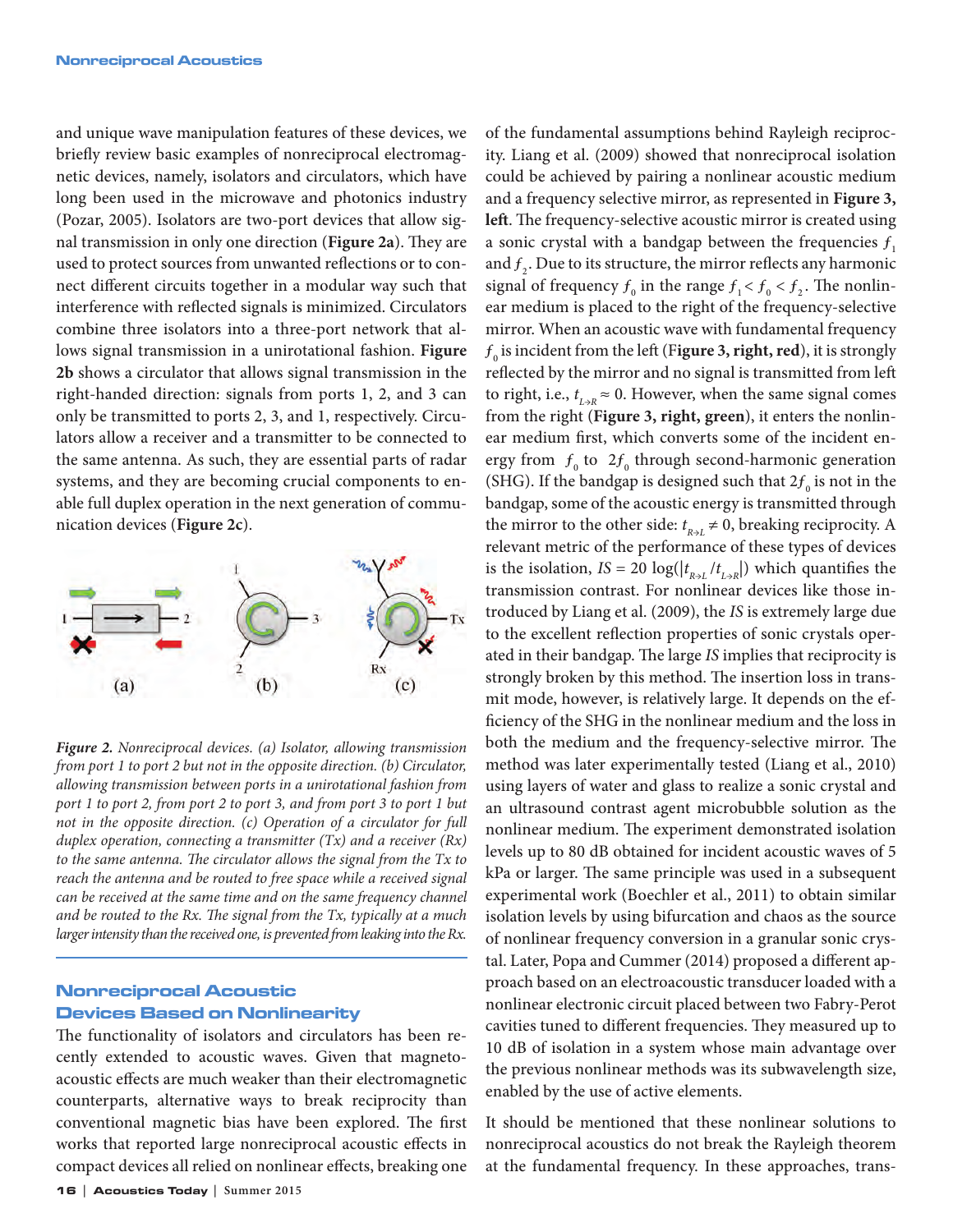

*Figure 3. Left: A nonlinear isolator can be constructed by pairing a frequency-selective mirror, which reflects any acoustic signal with*  frequency  $f_o$  in the reject band,  $f_{\scriptscriptstyle{1}} < f_o < f_{\scriptscriptstyle{2}}$  to a nonlinear medium *capable of second-harmonic generation (SHG). Right: At frequency f<sub>0</sub>, a signal incident from the left is reflected (red), whereas the same signal incident from the right makes it to the other side by SHG of a signal at frequency*  $f_{\rm SHG}$  >  $f_{\rm 2}$  (green).

mission at the fundamental frequency is small from both directions, but frequency conversion is largely asymmetric, allowing one to efficiently transmit power from only one side. In this sense, the definition of isolation introduced above refers to the total transmitted power, irrelevant of the specific frequency content of the signal.

#### Linear Nonreciprocal Acoustic Devices

Nonlinear acoustic isolators may have several undesirable features for practical applications: (1) they are typically bulky, especially when one wants large isolation ratios; (2) they only isolate for specific (high) levels of input acoustic power; and (3) they rely on frequency conversion, which significantly alters the incident acoustic signal. Linear nonreciprocity requires using an odd-vector bias, an important condition that early works on linear acoustic isolation failed to recognize (see Jalas et al., 2013; Maznev et al., 2013 for reviews of these works and detailed discussions on why they actually do not break reciprocity). Motivated by this fact, Fleury et al. (2014) presented a linear nonreciprocal acoustic device in the form of a subwavelength acoustic circulator for airborne acoustic waves based on a subwavelength acoustic ring cavity filled with a circulating fluid (**Figure 4a**). For design simplicity, air was selected as the fluid and circulation was achieved through the use of fans (**Figure 4b**). The cavity was symmetrically coupled to three acoustic waveguides, which formed the input and output channels of the device.

When the fluid in the cavity is not circulating, the structure operates as a reciprocal sound splitter, which equally divides the input power to the output ports as explained in the following. Consider the case where the structure is excited from port 1 with frequency *ω*. When the signal enters the

cavity, it follows closed paths in opposite directions with a length equal to the average circumference of the cavity *l*. Every time the signal passes in front of an output hole, a small part leaks out to the corresponding waveguide. To achieve significant transmission at the output waveguides, the multiple circulations of the signal in the cavity should interfere constructively, which happens if *lω/c = 2mл*, where *c* is the speed of sound and *m* is an integer. This equation essentially provides the resonant frequencies of the cavity modes, which are pairs of counterrotating modes with azimuthal dependence *е±imφ*, where "plus" and "minus" signs correspond to waves propagating in the right- and left-handed directions, respectively, and  $\varphi$  is the polar angle. The above condition leads to constructive interference for each of the modes individually, while different modes appear at the output ports with a phase difference of 2*л*/3 or 4*л*/3 with respect to each other for odd and even *m*, respectively. This phase mismatch results in a slight reflection at the input port equal to 1/9 of the incident power, which can be shown from power conservation and reciprocity to be the minimum reflection that can be achieved in any rotationally symmetric three-port system (Pozar, 2005).

If the fluid in the cavity starts rotating with velocity  $\nu$  in the right-handed direction, the frequencies of the signals propagating in the right- and left-handed directions are shifted by -*ωv/c* and *ωv/c* with respect to the input signal, respectively, due to the Doppler effect (Pierce, 1981). In this case, it is evident that both waves have a detuned resonance condition, with the right- and left-handed modes being up- and downshifted by  $\omega_{0}v/c$  with respect to the static cavity resonance  $\omega$ <sub>0</sub>. The fact that the resonance frequencies of the rotating modes are symmetrically located with respect to  $\omega_0$  allows one to completely cancel the phase mismatch between counterrotating modes at one of the output ports for a particular circulation velocity. This leads to unity transmission at one port and perfect isolation at the other. For rotation in the right-handed direction, unitary and zero transmission happen at ports 3 and 2, respectively. Under the same rotation condition but for excitation from waveguide 3, power is transmitted to port 2 instead of port 1, providing clear evidence of nonreciprocity. Likewise, power from port 2 is totally transmitted to port 1. It is interesting that power flows in the direction opposite to the cavity fluid bias, highlighting that the circulation is not a simple "dragging" of the acoustic wave by the moving fluid but rather a wave interference phenomenon. This is also evident when analyzing the problem using coupled mode theory. Coupled mode theory shows that maximum *IS* (now without frequency conversion), i.e.,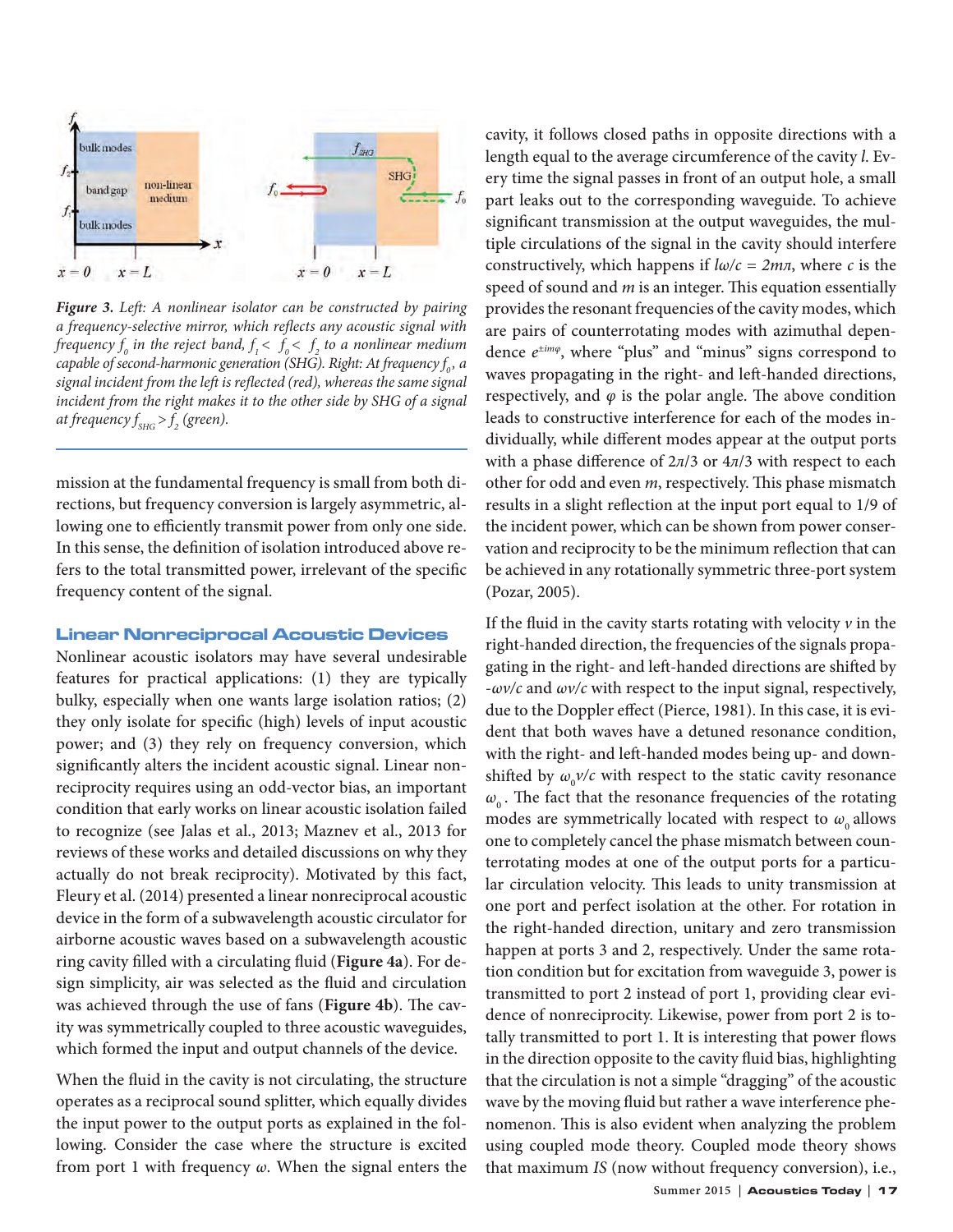maximum difference in transmission between different output ports, occurs when  $v = c/(2Q\sqrt{3})$ , where *Q* is the quality factor of the cavity resonance, defined as the ratio between the resonance frequency and the transmission bandwidth (Fleury et al., 2014). This expression shows that ideal isolation can arise for moderate fluid velocities provided that the cavity is strongly resonant. F**igures 4c** and **d**, shows the amplitude of the transmission to ports 2 and 3 versus frequency under excitation from port 1, and the acoustic pressure distribution at the resonance frequency of the ring is shown without (**Figure 4e**) and with (**Figure 4f**) a circulating fluid at the optimum velocity. As expected, isolation becomes maximum (theoretically infinite) at the resonance frequency of the static cavity. Furthermore, the corresponding optimum velocity (0.5 m/s) is orders of magnitude smaller than the speed of sound (340 m/s) thanks to the large quality factor of the cavity  $(Q = 200)$ . Since the typical decay time for an intracavity mode is approximately *Q* periods, the interac-



*Figure 4. Acoustic circulator based on angular-momentum biasing through a circulating fluid. (a) Cavity filled with a circulating fluid and coupled to three waveguides. (b) Realization of the cavity shown in panel (a). The cavity is air-filled, circulation is achieved via three small fans. (c) Transmission without fluid circulation. Transmission at ports 2 and 3 for excitation from port 1 is indicated by*  $|S_{21}|$  *and*,  $|S_{31}|$ *, respectively, and their amplitude is unity when the transmitted signal equals that of the incident signal. Without circulation, the structure operates as a reciprocal power splitter. (d) Transmission at ports 2 and 3 for excitation from port 1 with fluid circulation and at the circulator frequency*  $\omega_{0}$ . *(e) Acoustic pressure in the system (surface color) and power flow (vector plot) at the cavity resonance without fluid circulation. Red arrows indicate the direction of sound transmission. (f) Same as panel (e) but fluid motion is applied. The red arrow indicates the one-way direction of sound transmission for excitation at port 1. The grey arrows indicate direction of one-way sound transmission if sound were incident from port 2 or 3. ©2014 AAAS. Adapted with permission (Fleury et al., 2014)*

tion between the wave and the moving fluid is significantly boosted in the resonant system, resulting in a very strong nonreciprocal effect in this subwavelength device. These results have been validated experimentally in the audible range (Fleury et al., 2014).

Ultrasonic waves with frequencies larger than 20 kHz and wavelengths in the submillimeter scale are important for several practical applications in engineering, medicine, and chemistry. Implementation of the circulator in **Figure 4a** at these frequencies may be a challenging task due to the small wavelengths and the consequently small cavity size required, although recent advances in the field of microfluidics may offer possible solutions. Another approach that completely avoids the problems associated with fluid motion (including noise) is the possibility of realizing effective angular momentum biasing via spatiotemporal modulation. A possible structure that employs this technique is shown in **Figure 5, top** (Fleury et al., 2015). The device consists of three identical cylindrical acoustic cavities that are symmetrically coupled to each other through small channels and to external waveguides. If the cavity volumes are modulated by a timedependent amount ∆*V* with amplitude *δV* and frequency  $ω_π$ in a rotating fashion (with a phase difference of 120° between neighboring cavities), an effective angular momentum bias is imparted to the structure, making it possible to realize a circulator with ideally perfect isolation. By tailoring both the strength of the modulation  $\delta V$  and its frequency  $\omega_{\mu}$ , it is possible to induce circulation of the acoustic signal as demonstrated by the simulations presented in **Figure 5, bottom.**

An advantage of this approach is that it employs a small modulation of the cavity volume at a frequency much lower than the signal frequency. Similar to the previous discussion on the limited fluid speed, the resonant behavior of the spatiotemporally modulated system enables isolation levels up to 50 dB, with insertion losses as low as 0.3 dB despite the weak modulation. Compared with the previous linear acoustic circulator design based on fluid motion, this system is noise free and its total size does not exceed *λ*/6. In addition, the volume modulation can be implemented using electromechanical actuators, leading to a design that can be fully implemented in an integrated component and may find direct applications in ultrasound imaging systems, acoustic transducers, and communication systems.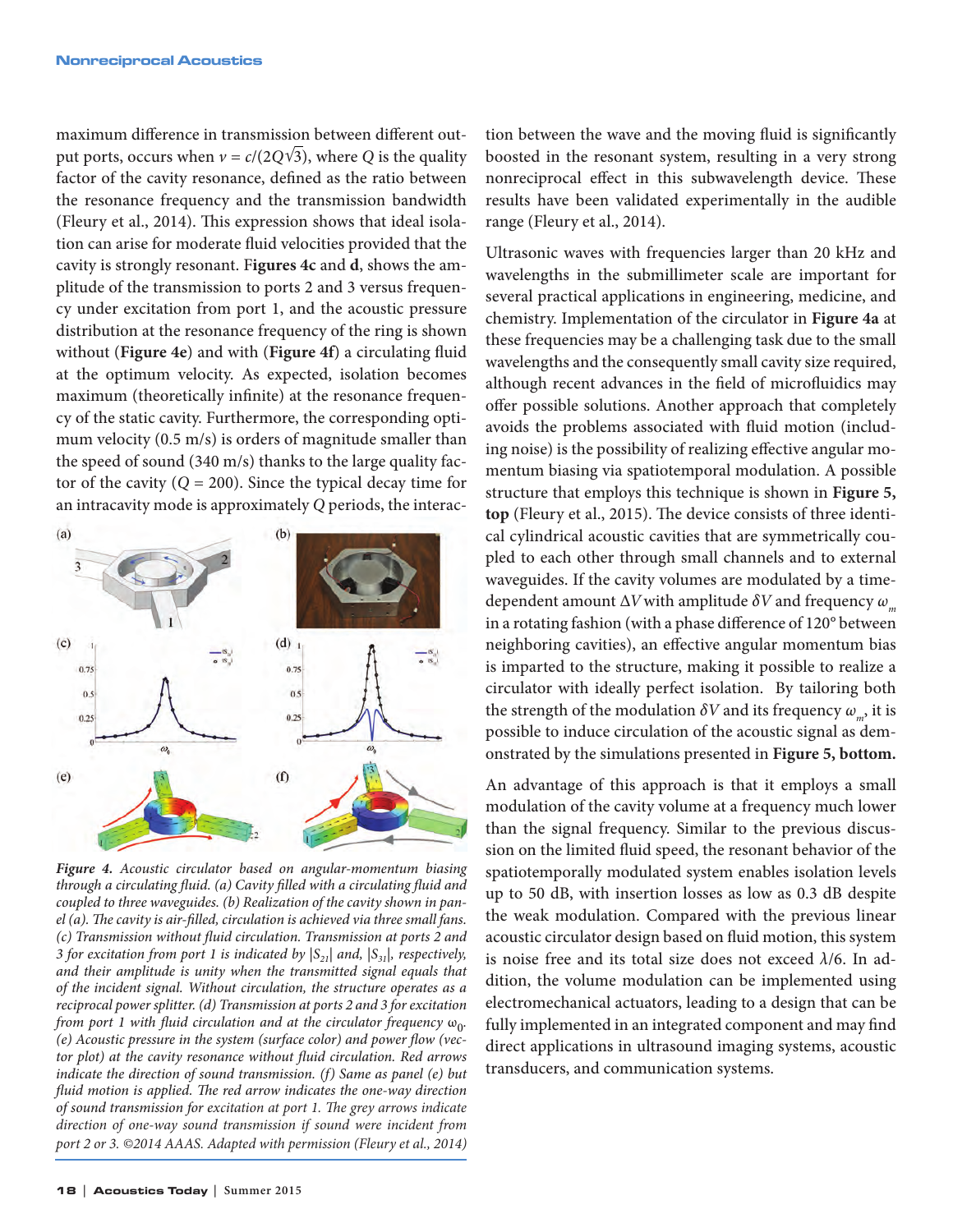

*Figure 5. Acoustic circulator based on angular-momentum biasing through spatiotemporal modulation. Top: Three cylindrical cavities are coupled together through small channels. The cavities are also coupled to three external waveguides through small channels. The volume of the cavities is dynamically modulated with the same amplitude and frequency and with a phase difference of 120° between adjacent cavities. Bottom: By tailoring both the amplitude and frequency of the volume modulation, it is possible to obtain an acoustic circulator( full-wave simulations, complex pressure field). Adapted with permission from Fleury et al. (2015). © 2015 American Physical Society.*

# Outlook for Nonreciprocal Acoustic Devices

The realization of nonreciprocal acoustic systems based on existing theoretical foundations and experimental validation can undeniably extend our ability to manipulate acoustic signals. They therefore have a strong potential for broad industrial impact, as is the case for their electromagnetic counterparts. This section therefore provides a technological outlook for this nascent field based on a few possible applications for which nonreciprocal acoustical devices may offer unique capabilities.

Circulators are widely used in electromagnetics in radar and radiocommunication systems as a way to realize full duplex operation with a single antenna (**Figure 6, top**). Full duplex operation means that a given transducer is capable of emitting and receiving at the same time on the same frequency channel. If one does not have a circulator, the functionality can be realized using two distinct transducers (**Figure 6, middle**), one for the receiving circuit (Rx) and the other one for the transmitting circuit (Tx). This, however, requires the use of two well-isolated transducers, and suitable, quite convoluted signal-processing tricks to distinguish the two signal flows.

If one wants to use a single transducer, full duplex operation is no longer possible because the transducer cannot distinguish between incident and outgoing signals at the same frequency. A solution is to use time-multiplexing techniques and time gating in the form of a switch that connects the transducer to Rx or Tx depending on whether one is receiving or transmitting (**Figure 6, bottom**). Half duplex is typical in sonar, underwater acoustic communication systems, and ultrasound imaging devices. These systems send short pulses or use signal-processing techniques such as pulse compression to separate the incident wave from echoes. In these cases, the output power is limited by the duration of the pulse, which ultimately limits the sampling rate and the signal-tonoise ratio. In underwater acoustic communication systems, half duplex means that two communicating systems cannot talk at the same time and have to take turns sending information, which ultimately limits the communication speed. Using different frequency channels to transmit and receive is another option, but this also implies an inefficient use of the available spectrum. In other words, the absence of acoustic circulators inherently limits current acoustic imaging and communication systems. Interestingly, coupling an electro-



*Figure 6. Nonreciprocal acoustic devices such as isolators may be used to enable full duplex operation in underwater acoustic communications or sonar systems.*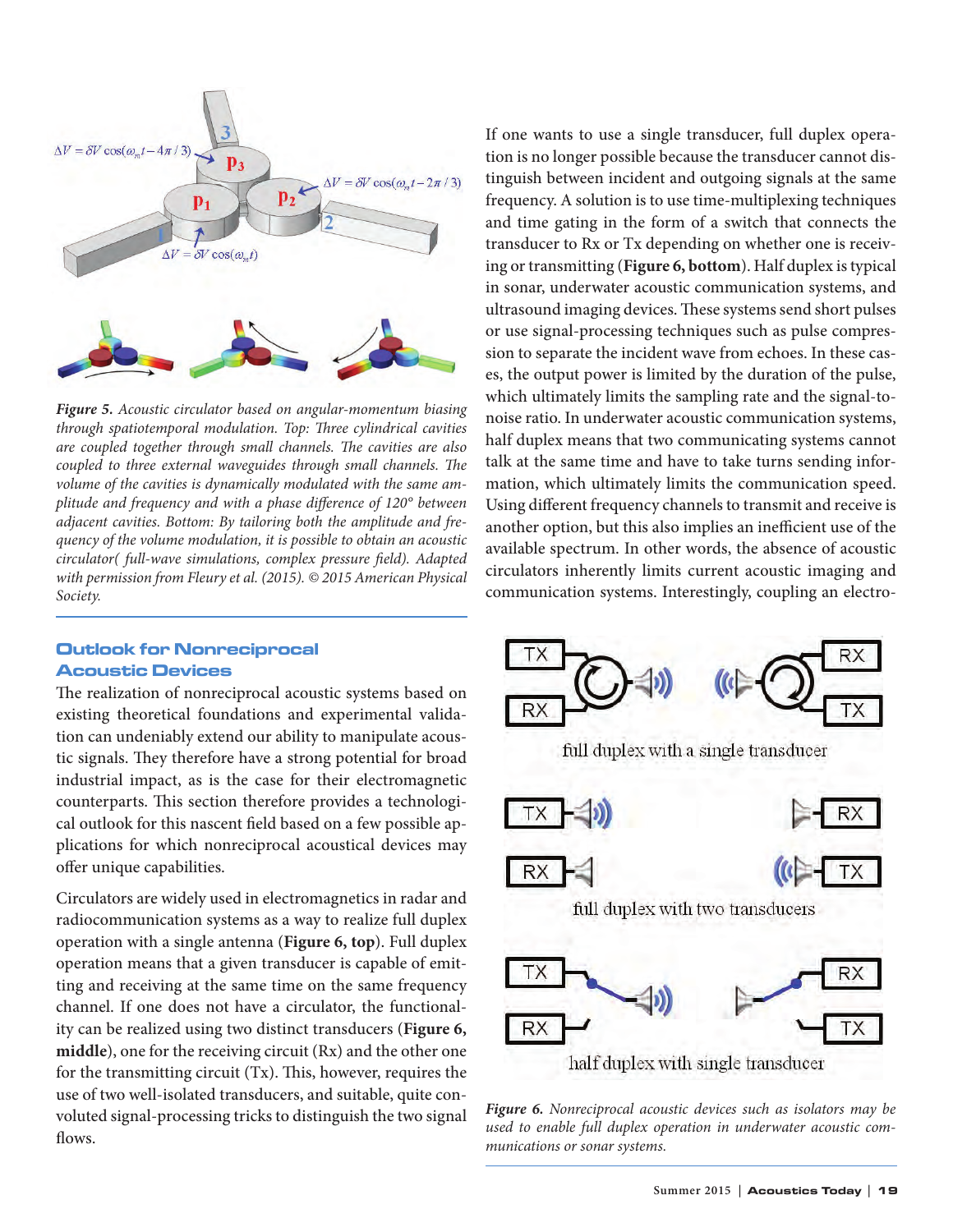magnetic circulator to an acoustic transducer is not a viable solution for full duplex acoustic operation because there are no efficient electromagnetic circulators that can handle the required levels of power at such low frequencies (circulators based on transistors would completely break down due to the nonlinear behavior of transistors at higher powers). For these reasons, acoustic circulators appear to be an ideal technology for underwater communications and imaging systems.

Another promising application field for nonreciprocal acoustics is the manipulation of vibrational energy for system protection or energy harvesting. Nonreciprocal devices completely redefine the common paradigm of wave propagation according to which waves have to travel in both directions and, as a result, according to which reflections always exist at device interfaces or in the presence of defects. Nonreciprocal materials may be used to force acoustic waves to go one way along a predefined path from one point to another. This could eliminate Fabry-Pérot resonances, matching problems, and sensitivity to defects or disorder. In this vein, nonreciprocal materials are promising in the development of the acoustic equivalent of topological insulators (Khanikaev et al. 2015), with application potentials in energy harvesting and vibrational energy isolation. Due to their large physical size, such artificial nonreciprocal materials may lead to broader bandwidths than the ones reported for subwavelength nonreciprocal devices and find applications in noise control and management. Finally, the concept of nonreciprocal phononic propagation may lead to several exciting possibilities in the field of heat management via the nonreciprocal control of thermal phonons. This application area has the potential to create a novel class of highly asymmetric thermal conductors that easily conduct heat in one direction but insulate in the other (Maldovan, 2013).

#### **Summary**

Nonreciprocal devices that break the symmetry of sound transmission between two points in space have been recently demonstrated using various approaches, thereby opening exciting new directions in acoustics research. Such systems let sound propagate in one direction and completely block any transmission in the reverse direction, violating one of the most basic principles of acoustics, Rayleigh reciprocity. They can be achieved by using either nonlinearities or a parameter that is odd-symmetric under time reversal for linear systems. The latter can be achieved by imparting angular momentum via a moving fluid. Nonlinear systems

that achieve highly nonreciprocal response are relevant for high-power routing and manipulation of sound, such as the protection of systems from incident acoustic power beyond a given threshold. Linear systems that break nonreciprocity are relevant in different scenarios, such as signal manipulation and processing, and hold significant promise in underwater acoustic communication systems and sonic and ultrasonic imaging devices. Moreover, violation of Rayleigh reciprocity may lead to a novel class of artificial materials that overcome the fundamental limitations of conventional materials by completely modifying the common paradigm of wave propagation within the medium. These materials will not exhibit reflections at defects or impedance-matching issues arising from multiple reflections between interfaces. More futuristic applications for these nonreciprocal devices may also be envisioned, including defect and disorder-free, topologically protected sound propagation in sonic or phononic crystals as well as control of thermal heat transfer in nonreciprocal phononic systems. It is our opinion that nonreciprocal acoustics has a bright future as a new frontier in acoustical device engineering. It introduces a new degree of freedom in system design by relaxing the usual constraint of time-reversal symmetry in wave propagation and scattering and therefore considerably extends our ability to control acoustic waves.

## Acknowledgments

This work was partially supported by the Air Force Office of Scientific Research and the National Science Foundation. MRH acknowledges the support from the Office of Naval Research.

#### Biosketches



**Romain Fleury** received a MS degree in micro- and nanotechnology from the University of Lille and the National Engineering Diploma from Ecole Centrale de Lille, France, in 2010. In 2015, he received a PhD degree in Electrical and Computer Engineering from the

University of Texas at Austin. His research interests focus on novel interdisciplinary wave phenomena in acoustics, electromagnetics, and condensed matter physics. His PhD work on artificial acoustic materials with broken time-reversal symmetry has led to two patent applications, three best student papers award (including two from ASA), and several high-impact publications including the cover of *Science* in 2014.